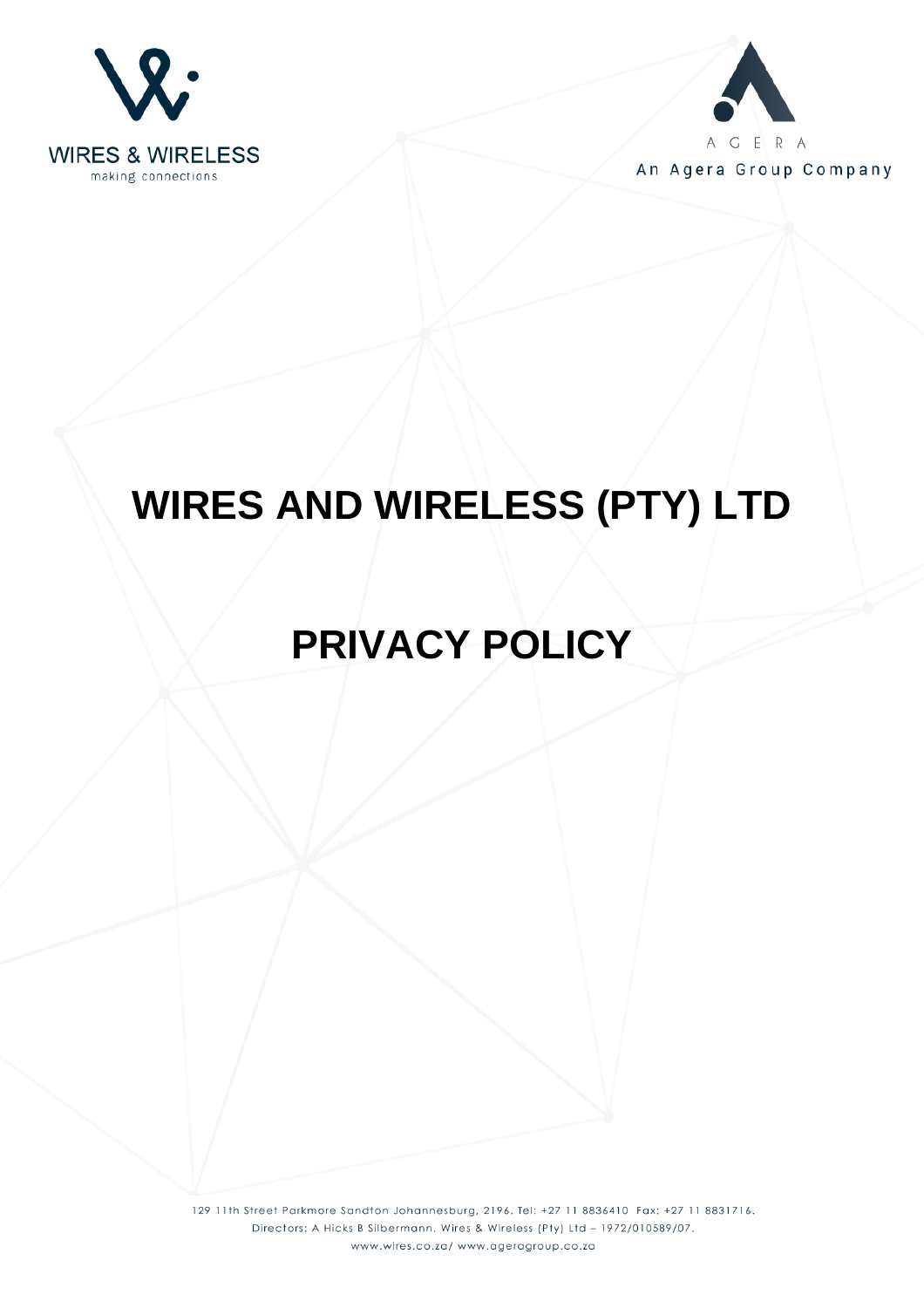



An Agera Group Company

# **TABLE OF CONTENTS**

| سميات |  |
|-------|--|
|       |  |
|       |  |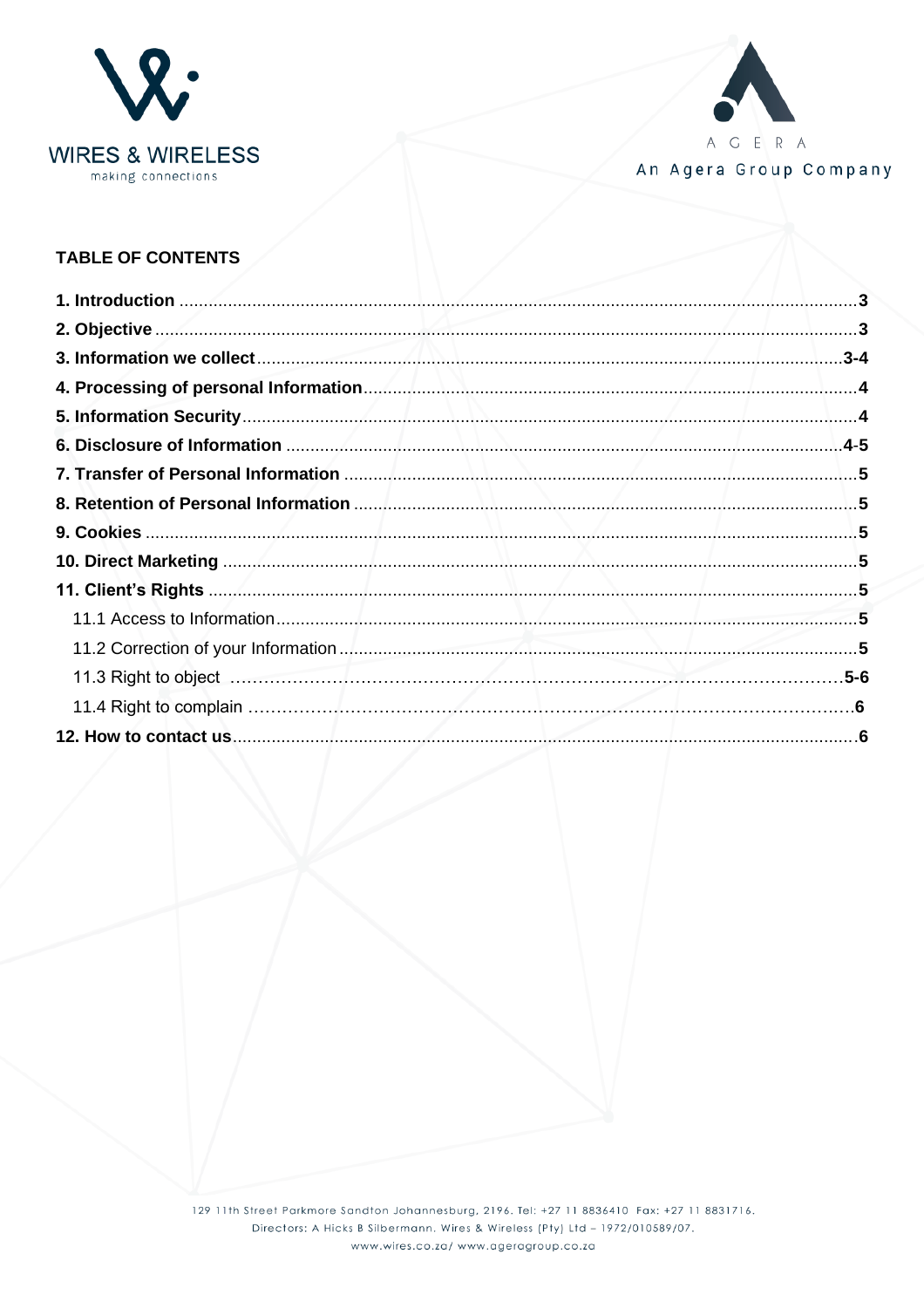



#### **1. INTRODUCTION**

Wires and Wireless respects the right to privacy and confidentiality of our potential and existing clients' personal information.

The Protection of Personal Information Act describes personal information as information relating to an identifiable, living, natural person, and where it is applicable, an identifiable, existing juristic person. This includes data such as names, contact details and identity numbers.

This Policy explains how we obtain, use, and disclose our clients' personal information, in accordance with the requirements of the Protection of Personal Information Act ("POPIA") and the Electronic Communications and Transaction Act ("ECTA").

At Wires and Wireless, we are committed to protecting our clients' privacy and to ensure that their personal information is collected and used properly, lawfully, and transparently.

Wires and Wireless reserves the right to amend this Privacy Policy or add provisions to it at any time by publishing an updated version on our website.

# **2. OBJECTIVE**

The objective of this Policy is to ensure compliance with the Protection of Personal Information Act and the Electronic Communications and Transaction Act by:

- Setting out our strategy to uphold the rights to privacy and confidentiality of our clients' personal information.
- Notifying data subjects how we will handle personal information that we obtain.

#### **3. INFORMATION WE COLLECT**

Wires and Wireless collects personal information in various instances, including when:

- Data subjects contact Wires and Wireless or request information or services;
- Wires and Wireless provides services to data subjects;
- Persons apply for employment at Wires and Wireless;
- Persons use Wires and Wireless website or engage with Wires and Wireless through social media;
- Wires and Wireless may collect the information directly from a data subject or from third parties (such as regulators, government authorities and registries), or
- Personal and proprietary client information is submitted for business purposes.

The interaction with Wires and Wireless on the Wires and Wireless's website will result in the collection of information regarding the person's activities on the website. Similarly, when anyone engages with the Company via any one of Wires and Wireless's media platforms. This information includes, but is not limited to, the person's name, contact details and information regarding the matter with which they need assistance.

In the course of engaging with clients, Wires and Wireless will naturally be exposed to and collect personal and proprietary information which includes the data subject's name, ID/Passport number, addresses, contact details, and financial information as well as other necessary information.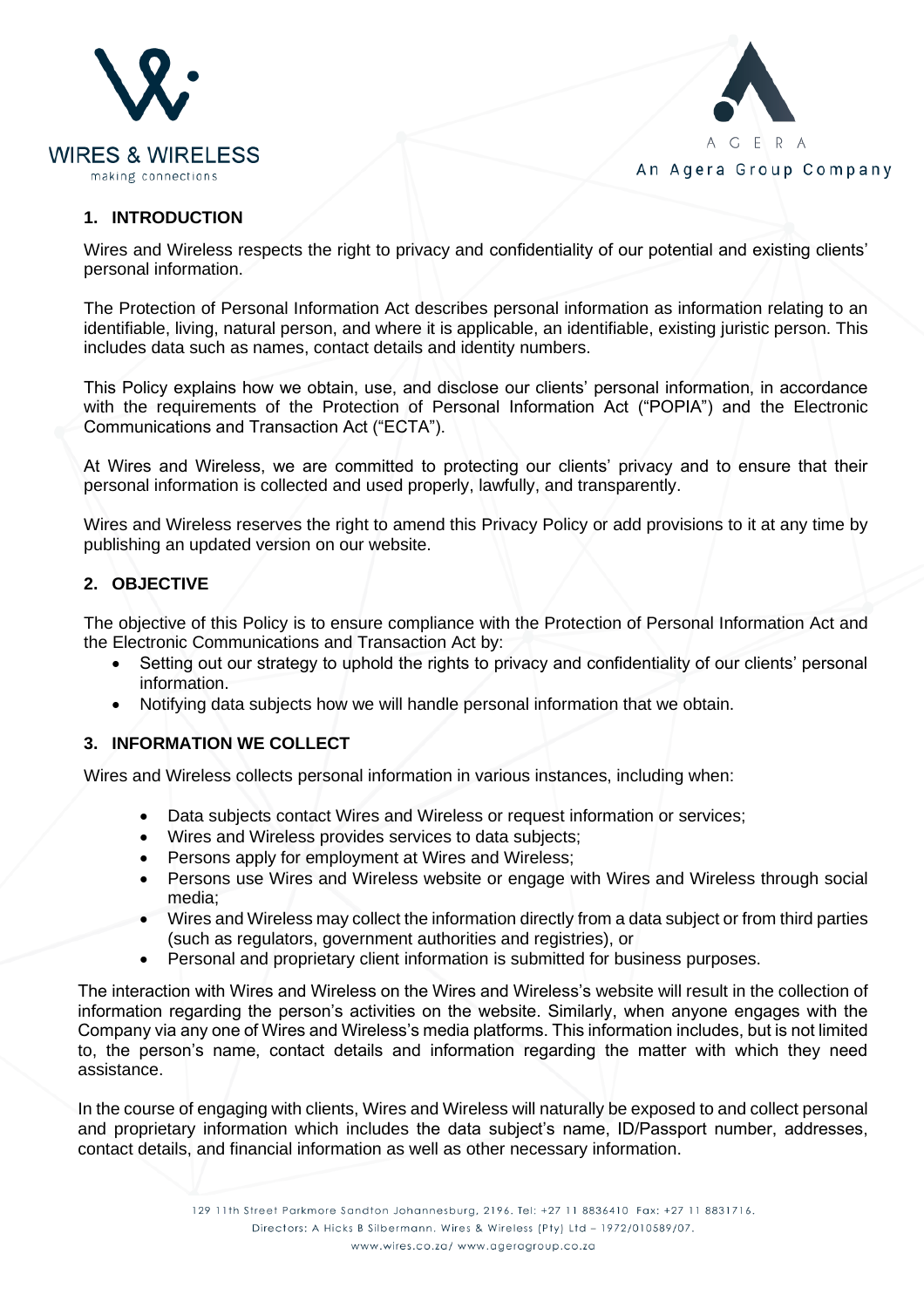



As part of its recruitment processes, Wires and Wireless collects information from graduates and employment applicants. This information includes educational information as well as employment history. By inquiring regarding employment opportunities at Wires and Wireless or applying for employment, applicants are deemed to provide their consent to Wires and Wireless's processing of their personal information for recruitment purposes, which may include screening as well as background and reference checks.

#### **4. PROCESSING OF PERSONAL INFORMATION**

Wires and Wireless may process personal information:

- to provide services to clients;
- to comply with legal or regulatory obligations;
- if a data subject has provided their consent, or
- if the processing is allowed by law.

The purposes for which Wires and Wireless processes personal information include, but are not limited to:

- marketing and promotion of Wires and Wireless services;
- providing and improving services to clients;
- improving users' experience when using the Wires and Wireless website;
- enabling Wires and Wireless's internal operations;
- supplier onboarding, or,
- client credit applications and information.

#### **5. INFORMATION SECURITY**

We are legally obliged to provide adequate protection for the personal information we hold and to stop unauthorised access and use of personal information. We will, on an on-going basis, continue to review our security controls and related processes to ensure that our client's personal information remains secure.

Our security procedures cover:

- Physical security;
- Computer and network security;
- Access to personal information;
- Secure communications;
- Retention and disposal of information;
- Acceptable usage of personal information;
- Governance and regulatory issues;
- Monitoring access and usage of private information, and;
- Investigating and reacting to security incidents.

#### **6. DISCLOSURE OF INFORMATION**

We may disclose your information:

- where we have a duty or a right to disclose in terms of law, industry codes or a Court Order; or,
- where we believe it is necessary to protect our rights.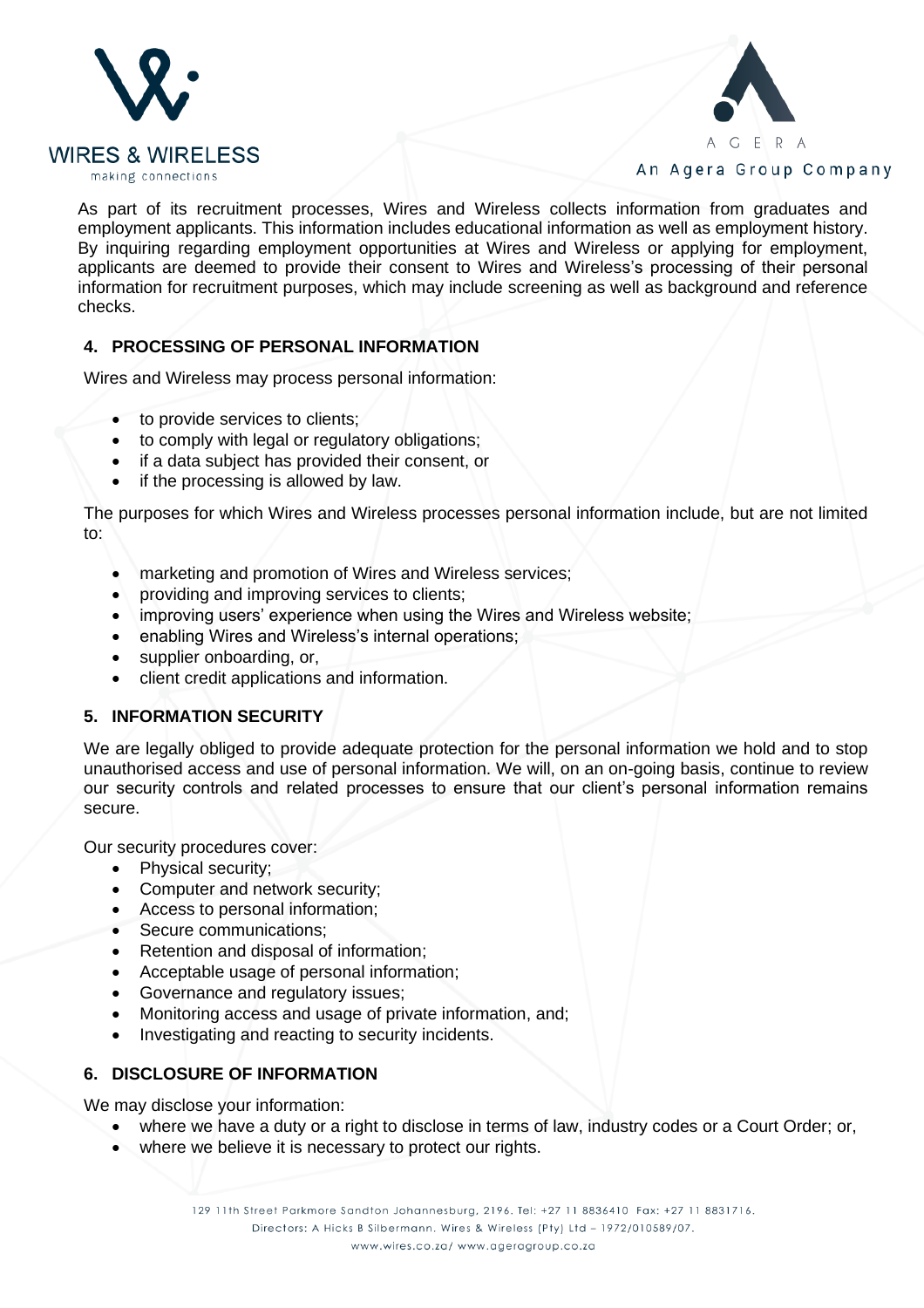



The third parties to whom we disclose personal information include, but are not limited to:

- third party service providers to Wires and Wireless or its clients;
- government authorities and registries, organs of state, regulators, courts, tribunals, and law enforcement agencies.

# **7. TRANSFER OF PERSONAL INFORMATION**

Personal information collected by Wires and Wireless may be transferred to persons in other countries. Those countries' laws might not protect personal information in the same way or at the same level as the law in the data subject's country. However, Wires and Wireless will take reasonable steps to ensure that recipients in other countries have appropriate privacy measures in place.

#### **8. RETENTION OF PERSONAL INFORMATION**

Wires and Wireless retains personal information for as long as may be reasonably necessary in accordance with applicable law.

#### **9. COOKIES**

Wires and Wireless's website makes use of cookies.

A website visitor may disable or decline cookies. However, if the visitor does so, their user experience on the site may be diminished.

#### **10. DIRECT MARKETING**

Wires and Wireless may send marketing and promotional communications and material to persons. Recipients may opt-out from receiving such communications by contacting Wires and Wireless at the details provided below.

#### **11. CLIENT'S RIGHTS**

#### **11.1 ACCESS TO INFORMATION**

You have the right to request a copy of the personal information we hold about you. To do this, simply contact us at the numbers/address as provided on our website and specify what information you require. We will need a copy of your ID/Passport document to confirm your identity before providing details of your personal information.

Please note that any such access request may be subject to a payment of a legally allowable fee.

#### **11.2 CORRECTION OF YOUR INFORMATION**

You have the right to ask us to update, correct or delete your personal information. We will require a copy of your ID/Passport document to confirm your identity before making changes to personal information we may hold about you. We would appreciate it if you would keep your personal information accurate.

#### **11.3 RIGHT TO OBJECT**

In terms of Section 11(3) of the Protection of Personal Information Act you have the right to object to our processing of your personal information.

> 129 11th Street Parkmore Sandton Johannesburg, 2196. Tel: +27 11 8836410 Fax: +27 11 8831716. Directors: A Hicks B Silbermann. Wires & Wireless (Pty) Ltd - 1972/010589/07. www.wires.co.za/ www.ageragroup.co.za